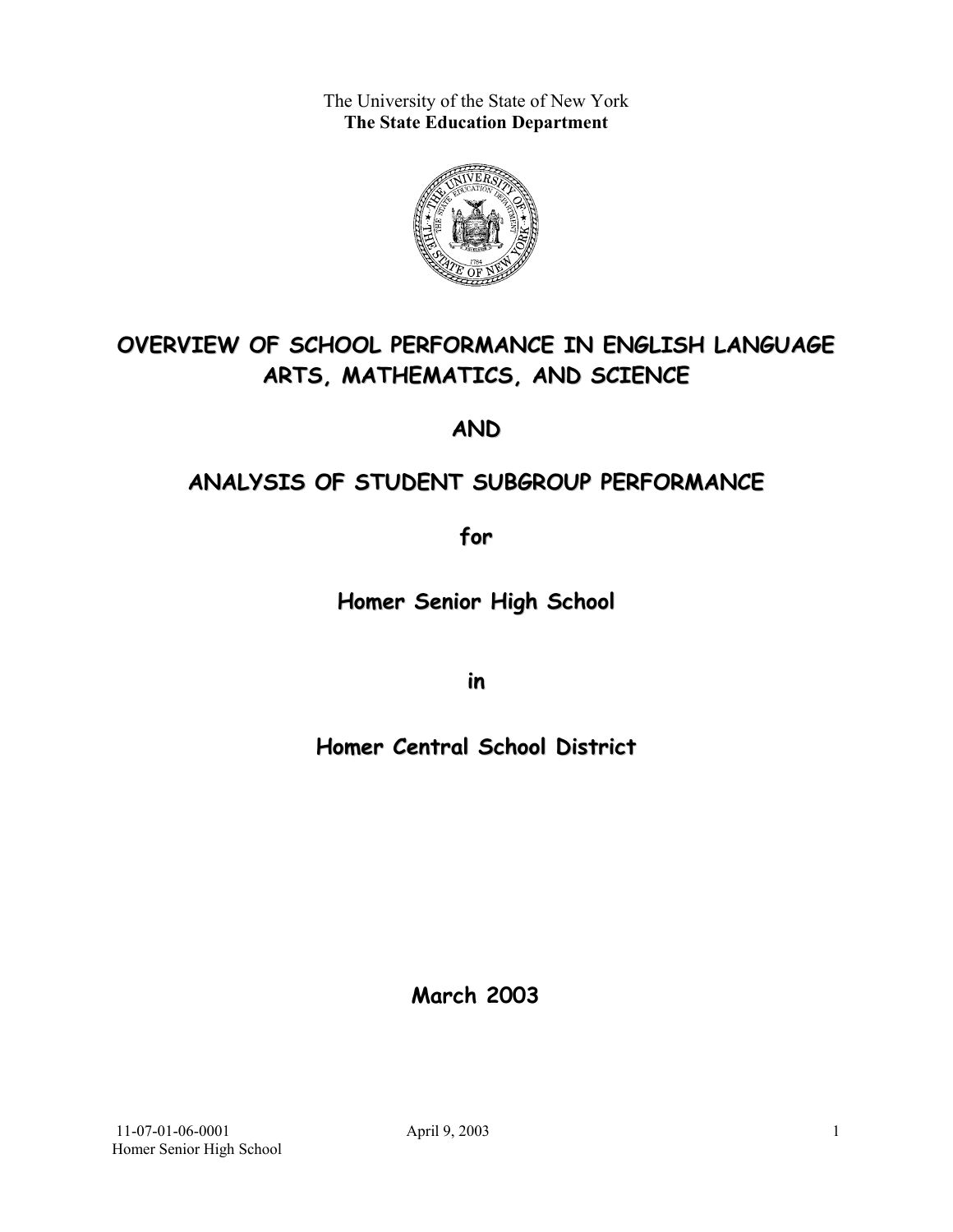### **THE UNIVERSITY OF THE STATE OF NEW YORK**

#### **Regents of The University**

| Tonawanda      |
|----------------|
| Hollis         |
| Staten Island  |
| New Rochelle   |
| Peru           |
| Huntington     |
| North Syracuse |
| New York       |
| Belle Harbor   |
| Buffalo        |
| Hartsdale      |
| Albany         |
| <b>Bronx</b>   |
| New York       |
|                |
| Rochester      |

#### **President of The University and Commissioner of Education**

RICHARD P. MILLS

#### **Chief Operating Officer**

RICHARD H. CATE

**Deputy Commissioner for Elementary, Middle, Secondary and Continuing Education**  JAMES A. KADAMUS

#### **Coordinator, School Operations and Management Services**  CHARLES SZUBERLA

#### **Coordinator, Information and Reporting Services**

MARTHA P. MUSSER

The State Education Department does not discriminate on the basis of age, color, religion, creed, disability, marital status, veteran status, national origin, race, gender, genetic predisposition or carrier status, or sexual orientation in its educational programs, services and activities. Portions of this publication can be made available in a variety of formats, including braille, large print or audio tape, upon request. Inquiries concerning this policy of nondiscrimination should be directed to the Department's Office for Diversity, Ethics, and Access, Room 530, Education Building, Albany, NY 12234. **Requests for additional copies of this publication may be made by contacting the Publications Sales Desk, Room 309, Education Building, Albany, NY 12234.** 

Please address all correspondence about this report that is not related to data corrections to:

*School Report Card Coordinator Information and Reporting Services Team New York State Education Department Room 863 EBA 89 Washington Avenue Albany, NY 12234*  E-mail: *RPTCARD@mail.nysed.gov*

 11-07-01-06-0001 April 9, 2003 Homer Senior High School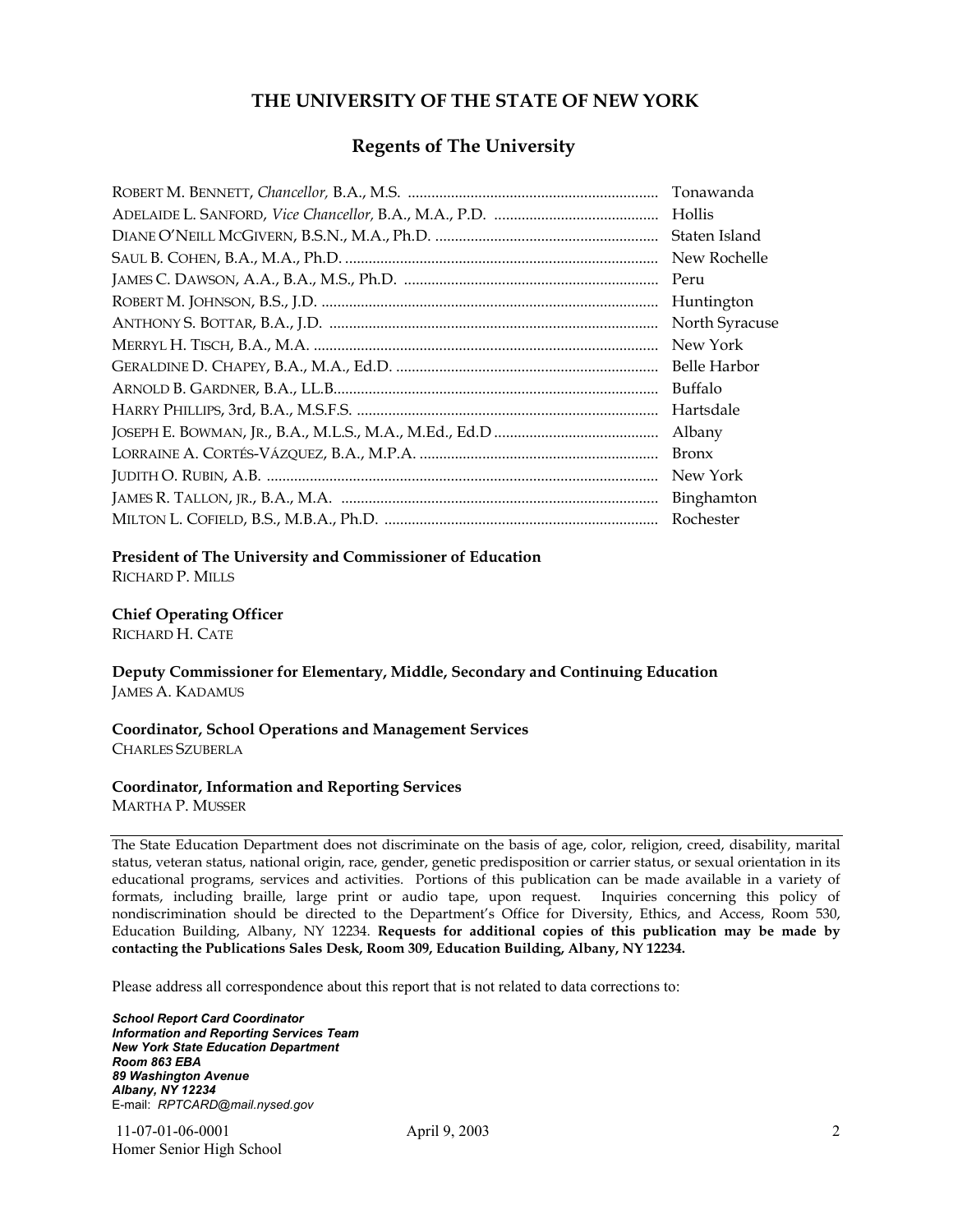The *New York State School Report Card* is an important part of the Board of Regents effort to raise learning standards for all students. It provides information to the public on student performance and other measures of school and district performance. Knowledge gained from the school report card on a school's strengths and weaknesses can be used to improve instruction and services to students.

The *New York State School Report Card* consists of three parts: the *Overview of School Performance in English Language Arts, Mathematics, and Science and Analysis of Student Subgroup Performance,* the *Comprehensive Information Report,* and the *School Accountability Report*. The *Overview and Analysis* presents performance data on measures required by the federal No Child Left Behind Act: English, mathematics, science, and graduation rate. Performance data on other State assessments can be found in the *Comprehensive Information Report*. The *School Accountability Report* provides information as to whether a school is making adequate progress toward enabling all students to achieve proficiency in English and mathematics.

State assessments are designed to help ensure that all students reach high learning standards. They show whether students are getting the foundation knowledge they need to succeed at the elementary, middle, and commencement levels and beyond. The State requires that students who are not making appropriate progress toward the standards receive academic intervention services.

In the *Overview*, performance on the elementary- and middle-level assessments in English language arts and mathematics and on the middle-level science test is reported in terms of mean scores and the percentage of students scoring at each of the four levels. These levels indicate performance on the standards from seriously deficient to advanced proficiency. Performance on the elementary-level science test is reported in terms of mean scores and the percentage of students making appropriate progress. Regents examination scores are reported in four score ranges. Scores of 65 to 100 are passing; scores of 55 to 64 earn credit toward a local diploma (with the approval of the local board of education). Though each elementary- and middle-level assessment is administered to students in a specific grade, secondary-level assessments are taken by students when they complete the coursework for the core curriculum. Therefore, the performance of students at the secondary level is measured for a student cohort rather than a group of students at a particular grade level. Students are grouped in cohorts according to the year in which they first entered grade 9.

The assessment data in the *Overview and Analysis* are for all tested students in the school, including general-education students and students with disabilities. In the *Overview*, each school's performance is compared with that of schools similar in grade level, district resources, and student needs as indicated by income and limited English proficiency (LEP) status. Each district's performance is compared with that of all public schools statewide. In the *Analysis*, performance is disaggregated by race/ethnicity, disability status, gender, LEP status, income level, and migrant status.

Explanations of terms referred to or symbols used in this part of the school report card may be found in the glossary on the last page. Further information on the school report card may be found in the guide, *Understanding Your School Report Card 2003*, available at your school or on the Information and Reporting Services Web site at www.emsc.nysed.gov/irts.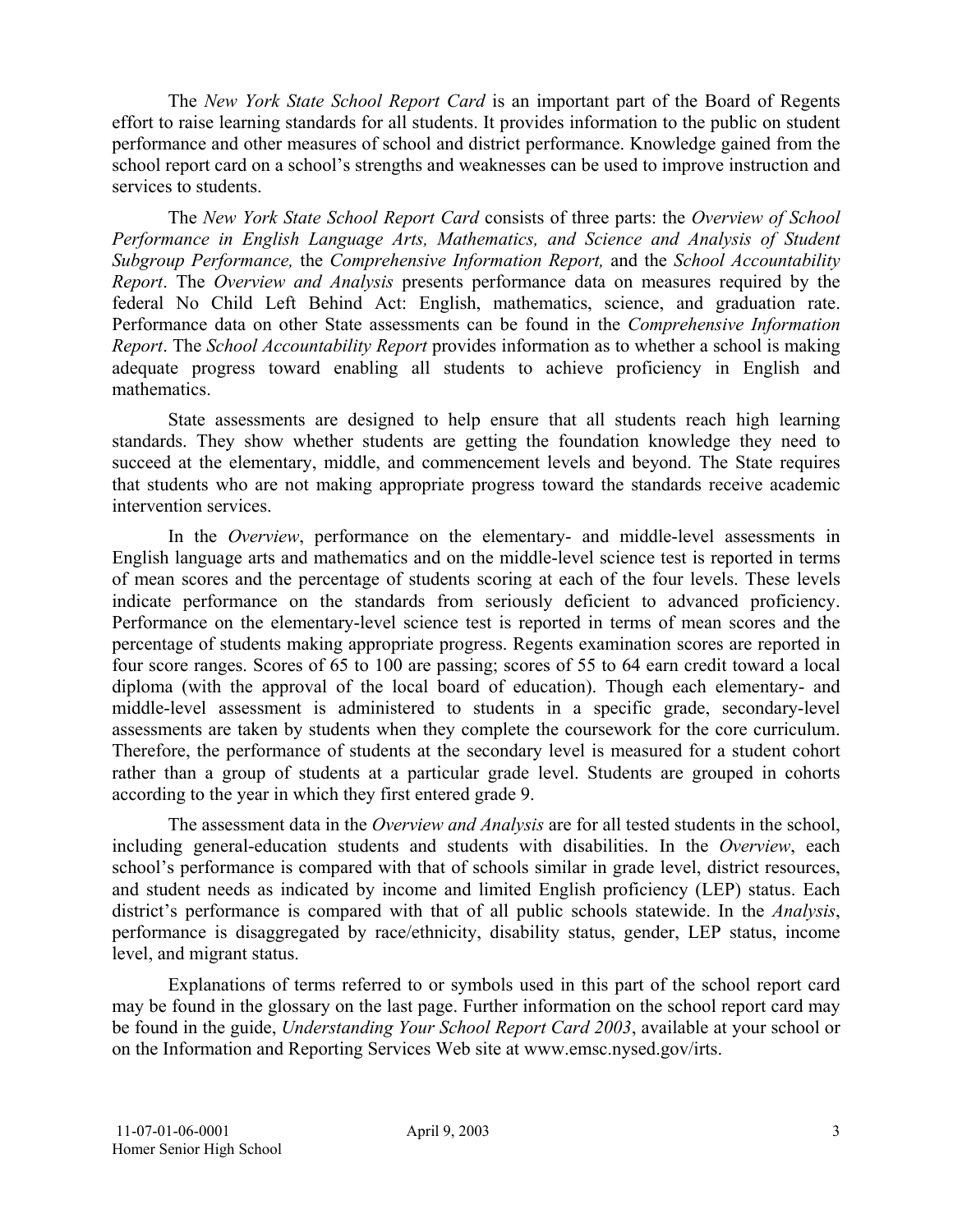# **Overview of School Performance in English Language Arts, Mathematics, and Science**

# **School Profile**

| Principal:                  | Mr. Fred Farah            |                   | (607) 749-7246<br>Phone:                             |
|-----------------------------|---------------------------|-------------------|------------------------------------------------------|
| Organization<br>$2001 - 02$ |                           |                   | School Staff <sup>1</sup> (both full- and part-time) |
| Grade Range                 | <b>Student Enrollment</b> | Count of Teachers | <b>Count of Other Professionals</b>                  |
| $9 - 12$                    | 825                       | 60                |                                                      |

### **2000–01 School District-wide Total Expenditure per Pupil** \$8,892

| <b>Student Demographics</b>                              |       | 1999-2000 |       | 2000-2001 | 2001-2002 |         |  |
|----------------------------------------------------------|-------|-----------|-------|-----------|-----------|---------|--|
| <b>Used To Determine Similar</b><br><b>Schools Group</b> | Count | Percent   | Count | Percent   | Count     | Percent |  |
| Limited English Proficient                               | 4     | 0.5%      | 6     | 0.7%      |           | 0.6%    |  |
| Eligible for Free Lunch                                  | 83    | 10.3%     | 56    | 6.9%      | 64        | 7.8%    |  |
|                                                          |       |           |       |           |           |         |  |

| <b>Similar</b> | This school is in Similar Schools Group 50. All schools in this group are secondary level schools in school                                                                                           |
|----------------|-------------------------------------------------------------------------------------------------------------------------------------------------------------------------------------------------------|
| <b>Schools</b> | districts with average student needs in relation to district resource capacity. The schools in this group are in the<br>middle range of student needs for secondary level schools in these districts. |
| <b>Group</b>   |                                                                                                                                                                                                       |

### **2001–02 Percentage of Core Classes Taught by Highly Qualified Teachers\***

| <b>Number of Core</b><br><b>Classes</b> | <b>Percent Taught</b><br>by Highly<br>Qualified<br><b>Teachers</b> |
|-----------------------------------------|--------------------------------------------------------------------|
| 1 Q 4                                   | 98%                                                                |

\*For the 2001–02 school year only, teachers of core classes are considered to be highly qualified if they are certified to teach that subject.

### **2001–02 Percentage of Teachers with No Valid Teaching Certificate\***

| Number of<br><b>Teachers</b> | <b>Percent No</b><br><b>Valid Teaching</b><br><b>Certificate</b> |
|------------------------------|------------------------------------------------------------------|
| הה                           | 2%                                                               |

\*This count includes teachers with temporary licenses who do not have a valid permanent or provisional teaching certificate.

 $\overline{a}$ 

 $1$  District-employed staff who serve in more than one school are not included in these counts.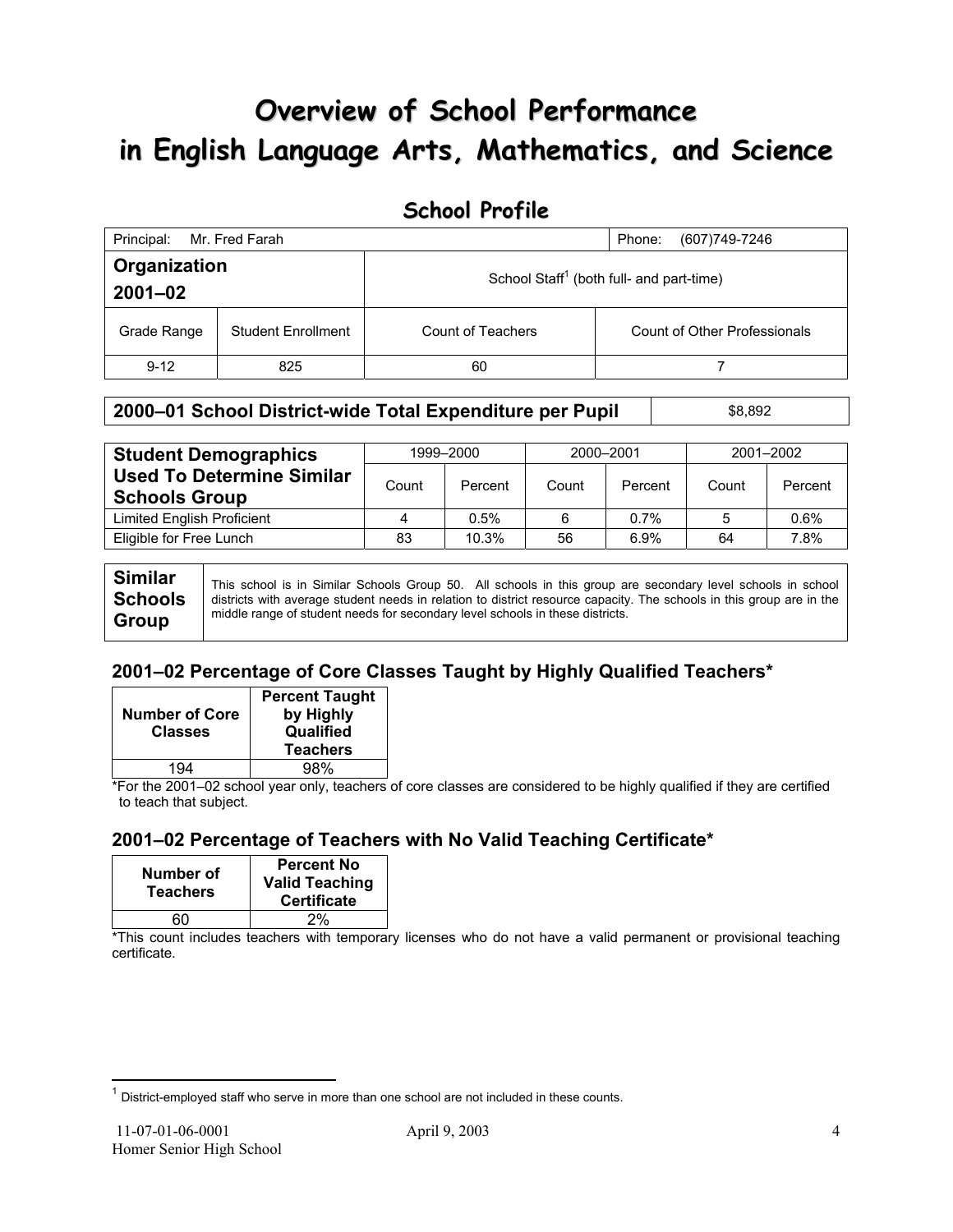# **High School English Achievement after Four Years of Instruction**

 The graph and table below present performance of the 1997 and 1998 cohort members on the Regents English examination four years after entering grade 9. A score of 65 or above on this examination is considered passing. Only the highest score of each student is counted, regardless of how many times the student took the examination. In the graph, students passing approved alternatives to this examination are counted as scoring in the 65 to 84 range. In the table, the numbers of students who met the graduation requirement by passing an approved alternative or the Regents competency tests (RCTs) in reading and writing are listed separately. (RCT results are not included in the graph.) Students who score 55 to 64 on the Regents examination in comprehensive English may be given credit towards a local high school diploma if allowed by the district board of education.



| English Graduation Requirement Achievement after Four Years of High School* |                          |                          |                                                     |                                                                                                             |    |                                          |                      |  |  |  |
|-----------------------------------------------------------------------------|--------------------------|--------------------------|-----------------------------------------------------|-------------------------------------------------------------------------------------------------------------|----|------------------------------------------|----------------------|--|--|--|
|                                                                             | <b>Student Category</b>  | Cohort<br><b>Members</b> | <b>Highest Score</b><br><b>Between</b><br>55 and 64 | <b>Highest Score</b><br><b>Highest Score</b><br><b>Between</b><br><b>Between</b><br>85 and 100<br>65 and 84 |    | Approved<br><b>Alternative</b><br>Credit | Passed<br><b>RCT</b> |  |  |  |
|                                                                             | <b>General Education</b> | 142                      | 10                                                  | 101                                                                                                         | 23 |                                          |                      |  |  |  |
| 1997<br><b>Cohort</b>                                                       | Students w/ Disabilities | 23                       | 12                                                  |                                                                                                             |    |                                          |                      |  |  |  |
|                                                                             | <b>All Students</b>      | 165                      | 22                                                  | 109                                                                                                         | 23 |                                          |                      |  |  |  |
|                                                                             | <b>General Education</b> | 163                      | 8                                                   | 108                                                                                                         | 40 |                                          |                      |  |  |  |
| 1998<br><b>Cohort</b>                                                       | Students w/ Disabilities | 22                       | 4                                                   | 9                                                                                                           |    |                                          |                      |  |  |  |
|                                                                             | <b>All Students</b>      | 185                      | 12                                                  | 117                                                                                                         | 40 |                                          |                      |  |  |  |

\*Assessments used to determine counts in this table include the Regents examination in comprehensive English, the component retest in English, the Regents competency tests in reading and writing, and approved alternatives.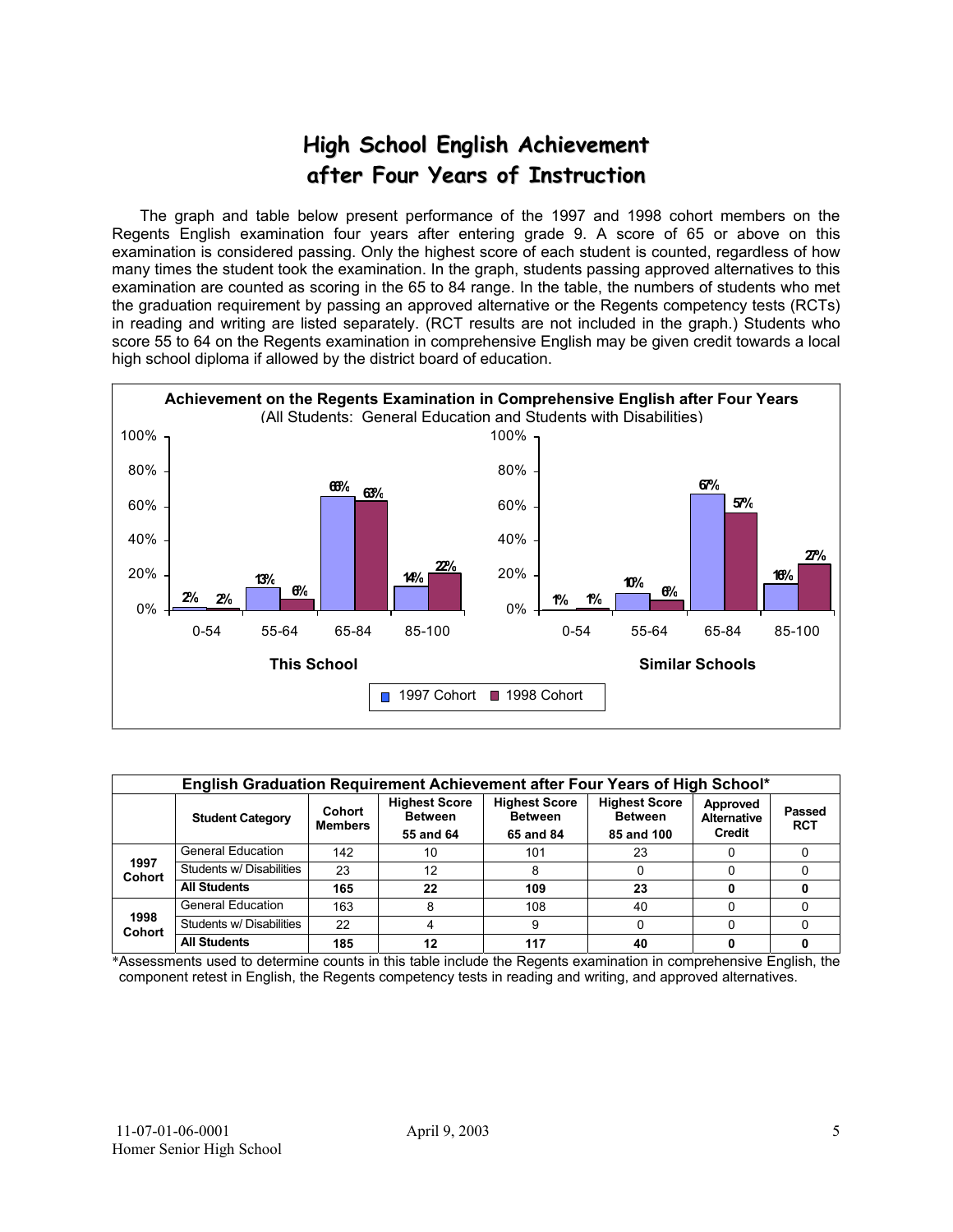# **High School Mathematics Achievement after Four Years of Instruction**

 The graph and table below present performance of the 1997 and 1998 cohort members, four years after entering grade 9, in meeting the graduation assessment requirement in mathematics. A score of 65 or above on a Regents examination in mathematics is considered passing. Only the highest score of each student is counted, regardless of how many times the student took the examination. In the graph, students passing approved alternatives to these examinations are counted as scoring in the 65 to 84 range. In the table, the numbers of students who met the graduation requirement by passing an approved alternative or the Regents competency test (RCT) in mathematics are listed separately. (RCT results are not included in the graph.) Students who score 55 to 64 on a Regents examination in mathematics may be given credit towards a local high school diploma if allowed by the district board of education.



| Mathematics Graduation Requirement Achievement after Four Years of High School* |                          |                          |                                                     |                                                     |                                                      |                                          |                      |  |  |  |
|---------------------------------------------------------------------------------|--------------------------|--------------------------|-----------------------------------------------------|-----------------------------------------------------|------------------------------------------------------|------------------------------------------|----------------------|--|--|--|
|                                                                                 | <b>Student Category</b>  | Cohort<br><b>Members</b> | <b>Highest Score</b><br><b>Between</b><br>55 and 64 | <b>Highest Score</b><br><b>Between</b><br>65 and 84 | <b>Highest Score</b><br><b>Between</b><br>85 and 100 | Approved<br><b>Alternative</b><br>Credit | Passed<br><b>RCT</b> |  |  |  |
|                                                                                 | <b>General Education</b> | 142                      |                                                     | 69                                                  | 60                                                   |                                          |                      |  |  |  |
| 1997<br><b>Cohort</b>                                                           | Students w/ Disabilities | 23                       |                                                     | 12                                                  |                                                      |                                          |                      |  |  |  |
|                                                                                 | <b>All Students</b>      | 165                      |                                                     | 81                                                  | 62                                                   |                                          |                      |  |  |  |
|                                                                                 | <b>General Education</b> | 163                      | 10                                                  | 52                                                  | 92                                                   |                                          |                      |  |  |  |
| 1998<br><b>Cohort</b>                                                           | Students w/ Disabilities | 22                       |                                                     |                                                     | 5                                                    |                                          |                      |  |  |  |
|                                                                                 | <b>All Students</b>      | 185                      | 12                                                  | 57                                                  | 97                                                   |                                          |                      |  |  |  |

\*Assessments used to determine counts in this table include Regents mathematics examinations, the component retest in mathematics, the Regents competency test in mathematics, and approved alternatives.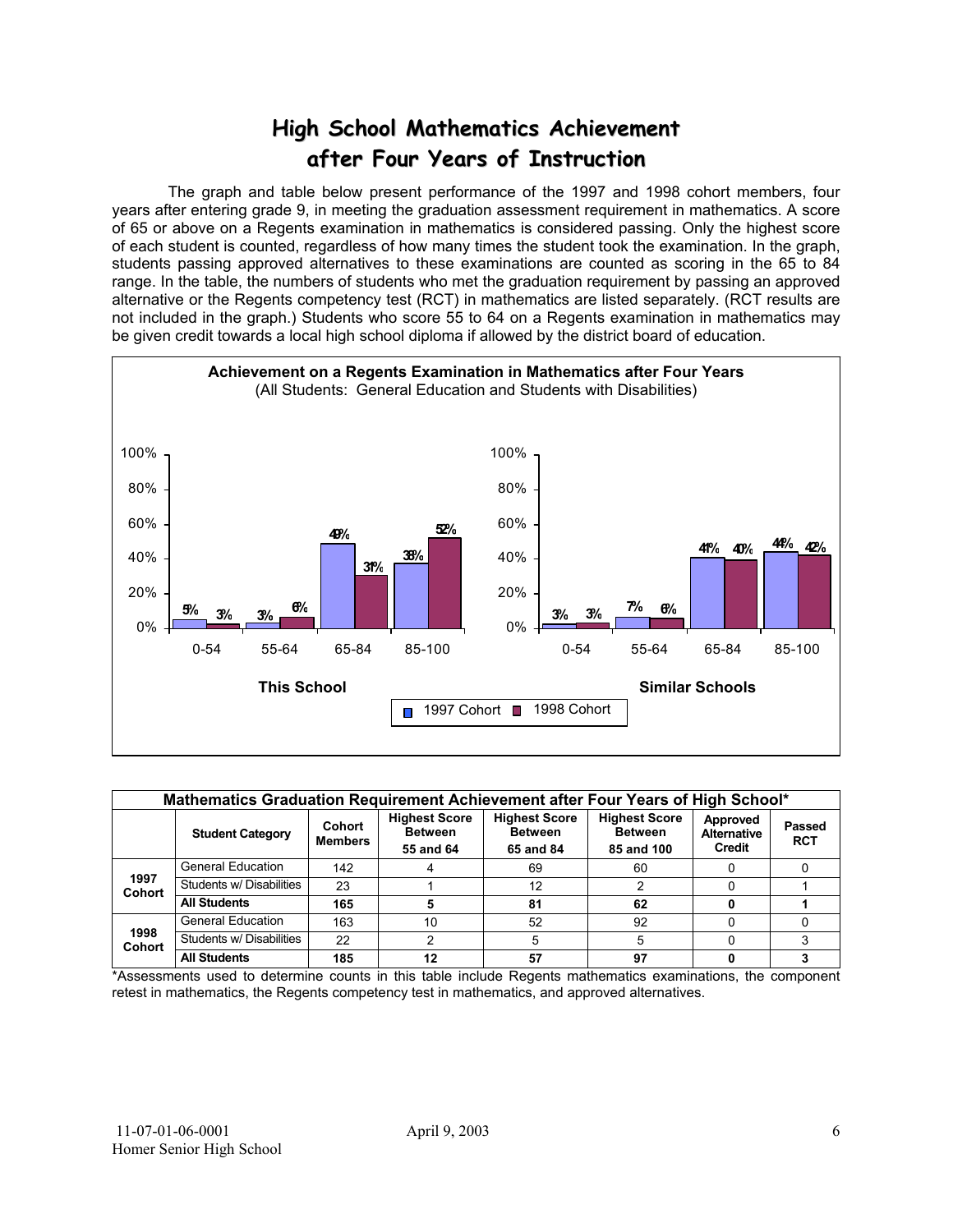# **Graduation Rates for the 1998 Cohort**

 Students were counted as graduates if they earned a local diploma with or without a Regents endorsement no later than June 2002. Additional students may have earned diplomas in August 2002. For the purpose of calculating graduation rate, students who transferred to GED programs were included in the count of students in the cohort. These students were not counted as cohort members for other purposes. Therefore, the count in the table below may be higher than the count of cohort members shown on previous pages.



| <b>Graduation Rates for the 1998 Cohort</b>                                            |     |     |  |  |  |  |  |  |
|----------------------------------------------------------------------------------------|-----|-----|--|--|--|--|--|--|
| <b>Graduation Rate Cohort</b><br><b>Number of Graduates</b><br><b>Student Category</b> |     |     |  |  |  |  |  |  |
| General-education students                                                             | 163 | 151 |  |  |  |  |  |  |
| Students with disabilities                                                             | つつ  | 15  |  |  |  |  |  |  |
| Гоtal                                                                                  | 185 | 166 |  |  |  |  |  |  |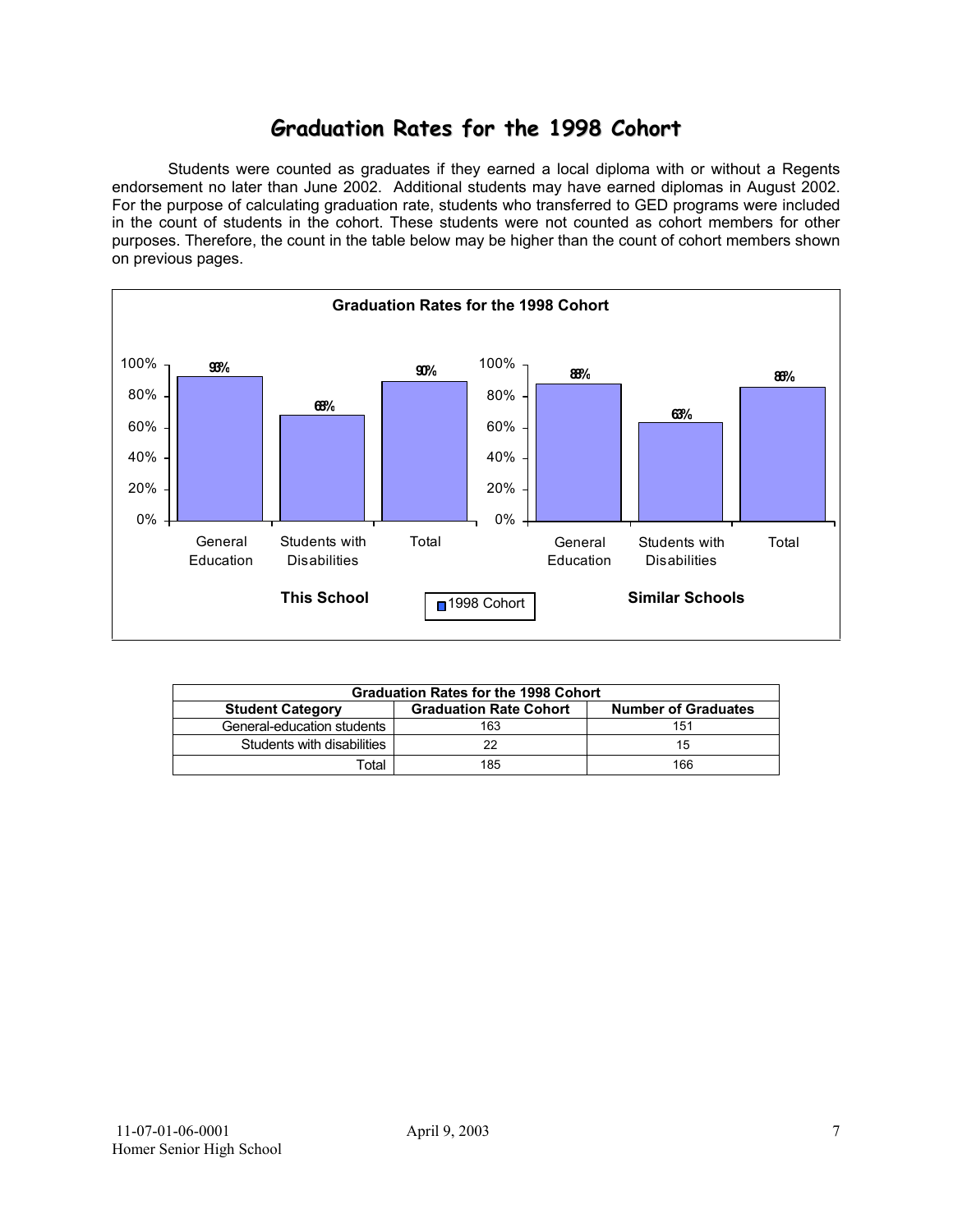# **Analysis of Student Subgroup Performance**

Historically, on State assessments the average performance of Black, Hispanic, and Native American students has been lower than that of White and Asian students. Similarly, students from lowincome families have not performed as well as those from higher income families. A high priority of the Board of Regents is to eliminate these gaps in student performance. In addition, Title I of the federal Elementary and Secondary Education Act includes explicit requirements "to ensure that students served by Title I are given the same opportunity to achieve to high standards and are held to the same high expectations as all students in each State."

This section of the school report card provides performance data by racial/ethnic group, disability status, gender, English proficiency status, income level, and migrant status. The purpose of the student subgroup analyses is to determine if students who perform below the standards in any school tend to fall into particular groups, such as minority students, limited English proficient students, or economically disadvantaged students. If these analyses provide evidence that students in one of the groups achieve at a lower level than other students, the school and community should examine the reasons for this lower performance and make necessary changes in curriculum, instruction, and student support services to remedy these performance gaps.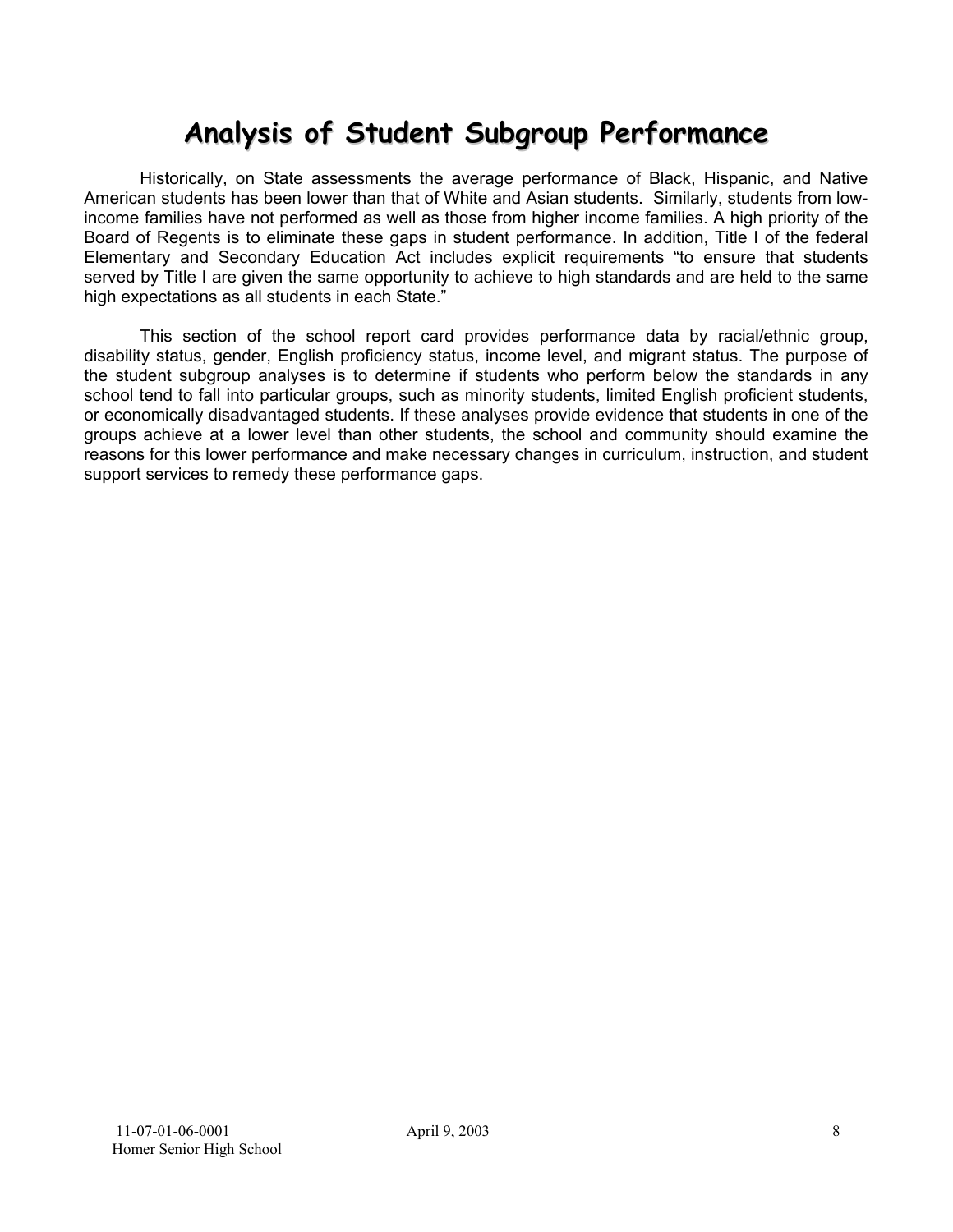# **1997 and 1998 High School Cohorts**

General-education students who first entered ninth grade in 1997 or 1998 must score 55 or higher on Regents English and mathematics examinations to graduate. During the phase-in of the Regents examination graduation requirements, all students (with district board of education approval) may qualify for a local diploma by earning a score of 55–64 on the required Regents examinations; a score of 65 or higher is required for a Regents diploma. Students with disabilities and certain students with a Section 504 Accomodation Plan may qualify for a local diploma by passing Regents competency tests. The Department did not collect data for the 1997 cohort aggregated by race/ethnicity, gender, income level, or migrant status. It did not collect mathematics data aggregated by English proficiency status.

| aller Four years of Filgh School             |                 |                |             |                          |                  |                 |                          |                |             |                  |
|----------------------------------------------|-----------------|----------------|-------------|--------------------------|------------------|-----------------|--------------------------|----------------|-------------|------------------|
|                                              |                 |                | 1997 Cohort |                          |                  |                 |                          | 1998 Cohort    |             |                  |
|                                              |                 |                |             | <b>Count of Students</b> | <b>Percent</b>   |                 | <b>Count of Students</b> |                |             | <b>Percent</b>   |
|                                              |                 |                | by Score    |                          | <b>Meeting</b>   | <b>Students</b> |                          | by Score       |             | <b>Meeting</b>   |
| <b>Student Subgroup</b>                      | <b>Students</b> | <b>Regents</b> |             | Pass-                    | Gradu-           | in              |                          | <b>Regents</b> | Pass-       | Gradua-          |
|                                              | in Cohort       | $55 -$         | $65 -$      | ed                       | ation            | Cohort          | $55 -$                   | $65-$          | ed          | tion             |
|                                              |                 | 64             | 100         | <b>RCTs</b>              | Require-<br>ment |                 | 64                       | 100            | <b>RCTs</b> | Require-<br>ment |
| <b>Results by Race/Ethnicity</b>             |                 |                |             |                          |                  |                 |                          |                |             |                  |
| American Indian/Alaskan Native               |                 |                |             |                          |                  | 0               | 0                        | 0              | 0           | 0%               |
| <b>Black</b>                                 |                 |                |             |                          |                  | 0               | $\mathbf 0$              | 0              | 0           | 0%               |
| Hispanic                                     |                 |                |             |                          |                  | 0               | 0                        | $\mathbf 0$    | 0           | 0%               |
| Asian or Pacific Islander                    |                 |                |             |                          |                  | $\mathbf{1}$    | s                        | $\mathbf s$    | S           | s                |
| White                                        |                 |                |             |                          |                  | 184             | s                        | s              | s           | s                |
| Total                                        |                 |                |             |                          |                  | 185             | 12                       | 157            | 0           | 91%              |
| Small Group Totals (s)                       |                 |                |             |                          |                  | 185             | 12                       | 157            | 0           | 91%              |
| <b>Results by Disability Status</b>          |                 |                |             |                          |                  |                 |                          |                |             |                  |
| General-education students                   | 142             | 10             | 124         | 0                        | 94%              | 163             | 8                        | 148            | 0           | 96%              |
| Students with disabilities                   | 23              | 12             | 8           | $\Omega$                 | 87%              | 22              | 4                        | 9              | 0           | 59%              |
| Total                                        | 165             | 22             | 132         | $\Omega$                 | 93%              | 185             | 12                       | 157            | 0           | 91%              |
| <b>Results by Gender</b>                     |                 |                |             |                          |                  |                 |                          |                |             |                  |
| Female                                       |                 |                |             |                          |                  | 98              | 4                        | 87             | 0           | 93%              |
| Male                                         |                 |                |             |                          |                  | 87              | 8                        | 70             | 0           | 90%              |
| Total                                        |                 |                |             |                          |                  | 185             | 12                       | 157            | 0           | 91%              |
| <b>Results by English Proficiency Status</b> |                 |                |             |                          |                  |                 |                          |                |             |                  |
| English proficient                           | 165             | 22             | 132         | 0                        | 93%              | 185             | 12                       | 157            | 0           | 91%              |
| Limited English proficient                   | 0               | $\mathbf 0$    | 0           | 0                        | 0%               | 0               | $\mathbf 0$              | 0              | 0           | 0%               |
| Total                                        | 165             | 22             | 132         | $\mathbf 0$              | 93%              | 185             | 12                       | 157            | 0           | 91%              |
| <b>Results by Income Level</b>               |                 |                |             |                          |                  |                 |                          |                |             |                  |
| Economically disadvantaged                   |                 |                |             |                          |                  | 12              | $\overline{2}$           | 9              | 0           | 92%              |
| Not disadvantaged                            |                 |                |             |                          |                  | 173             | 10                       | 148            | 0           | 91%              |
| Total                                        |                 |                |             |                          |                  | 185             | 12                       | 157            | 0           | 91%              |
| <b>Results by Migrant Status</b>             |                 |                |             |                          |                  |                 |                          |                |             |                  |
| Migrant family                               |                 |                |             |                          |                  | 0               | 0                        | $\mathbf 0$    | 0           | 0%               |
| Not migrant family                           |                 |                |             |                          |                  | 185             | $\overline{12}$          | 157            | 0           | 91%              |
| Total                                        |                 |                |             |                          |                  | 185             | 12                       | 157            | 0           | 91%              |

#### **Performance on the English Assessment Requirement for Graduation after Four Years of High School**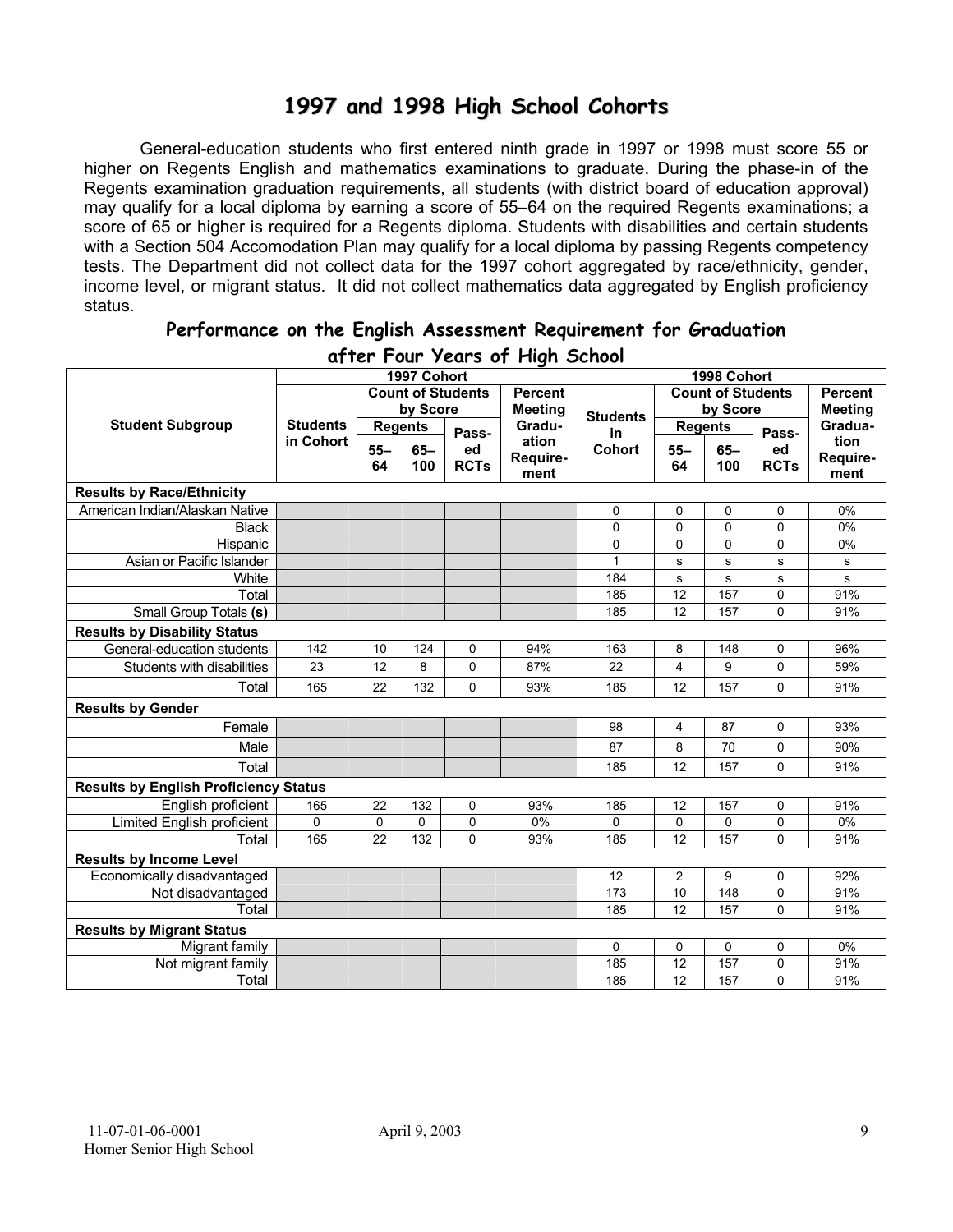# **Performance on the Mathematics Assessment Requirement**

| יש ו<br><b>U</b> duudituti ujiel 1 bul<br>1997 Cohort |                          |                |          |                | $1$ cuts by The street<br>1998 Cohort |                          |                |             |                         |          |
|-------------------------------------------------------|--------------------------|----------------|----------|----------------|---------------------------------------|--------------------------|----------------|-------------|-------------------------|----------|
|                                                       | <b>Count of Students</b> |                |          | <b>Percent</b> |                                       | <b>Count of Students</b> |                |             | <b>Percent</b>          |          |
|                                                       |                          |                | by Score |                | <b>Meeting</b>                        |                          | by Score       |             | <b>Meeting</b>          |          |
| <b>Student Subgroup</b>                               | <b>Students</b>          | <b>Regents</b> |          |                | Gradu-                                | <b>Students</b>          | <b>Regents</b> |             |                         | Gradua-  |
|                                                       | in Cohort                |                |          | Pass-          | ation                                 | in                       |                |             | Pass-                   | tion     |
|                                                       |                          | $55 -$         | $65 -$   | ed             | Require-                              | <b>Cohort</b>            | $55 -$         | $65-$       | ed                      | Require- |
|                                                       |                          | 64             | 100      | <b>RCTs</b>    | ment                                  |                          | 64             | 100         | <b>RCTs</b>             | ment     |
| <b>Results by Race/Ethnicity</b>                      |                          |                |          |                |                                       |                          |                |             |                         |          |
| American Indian/Alaskan Native                        |                          |                |          |                |                                       | 0                        | 0              | 0           | 0                       | 0%       |
| <b>Black</b>                                          |                          |                |          |                |                                       | 0                        | $\mathbf{0}$   | $\mathbf 0$ | 0                       | 0%       |
| Hispanic                                              |                          |                |          |                |                                       | 0                        | $\Omega$       | 0           | 0                       | 0%       |
| Asian or Pacific Islander                             |                          |                |          |                |                                       | 1                        | s              | ${\bf s}$   | s                       | s        |
| White                                                 |                          |                |          |                |                                       | 184                      | s              | s           | s                       | s        |
| Total                                                 |                          |                |          |                |                                       | 185                      | 12             | 154         | $\overline{3}$          | 91%      |
| Small Group Totals (s)                                |                          |                |          |                |                                       | 185                      | 12             | 154         | 3                       | 91%      |
| <b>Results by Disability Status</b>                   |                          |                |          |                |                                       |                          |                |             |                         |          |
| General-education students                            | 142                      | 4              | 129      | 0              | 94%                                   | 163                      | 10             | 144         | 0                       | 94%      |
| Students with disabilities                            | 23                       | $\mathbf{1}$   | 14       | $\mathbf{1}$   | 70%                                   | 22                       | $\overline{2}$ | 10          | 3                       | 68%      |
| Total                                                 | 165                      | 5              | 143      | $\mathbf{1}$   | 90%                                   | 185                      | 12             | 154         | 3                       | 91%      |
| <b>Results by Gender</b>                              |                          |                |          |                |                                       |                          |                |             |                         |          |
| Female                                                |                          |                |          |                |                                       | 98                       | 5              | 88          | 0                       | 95%      |
| Male                                                  |                          |                |          |                |                                       | 87                       | $\overline{7}$ | 66          | 3                       | 87%      |
| Total                                                 |                          |                |          |                |                                       | 185                      | 12             | 154         | 3                       | 91%      |
| <b>Results by English Proficiency Status</b>          |                          |                |          |                |                                       |                          |                |             |                         |          |
| English proficient                                    |                          |                |          |                |                                       | 185                      | 12             | 154         | 3                       | 91%      |
| <b>Limited English proficient</b>                     |                          |                |          |                |                                       | $\Omega$                 | $\Omega$       | 0           | 0                       | 0%       |
| Total                                                 |                          |                |          |                |                                       | 185                      | 12             | 154         | 3                       | 91%      |
| <b>Results by Income Level</b>                        |                          |                |          |                |                                       |                          |                |             |                         |          |
| Economically disadvantaged                            |                          |                |          |                |                                       | 12                       | 3              | 7           | 1                       | 92%      |
| Not disadvantaged                                     |                          |                |          |                |                                       | 173                      | 9              | 147         | $\overline{\mathbf{c}}$ | 91%      |
| Total                                                 |                          |                |          |                |                                       | 185                      | 12             | 154         | 3                       | 91%      |
| <b>Results by Migrant Status</b>                      |                          |                |          |                |                                       |                          |                |             |                         |          |
| Migrant family                                        |                          |                |          |                |                                       | 0                        | 0              | 0           | 0                       | 0%       |
| Not migrant family                                    |                          |                |          |                |                                       | 185                      | 12             | 154         | 3                       | 91%      |
| Total                                                 |                          |                |          |                |                                       | 185                      | 12             | 154         | 3                       | 91%      |

# **for Graduation after Four Years of High School**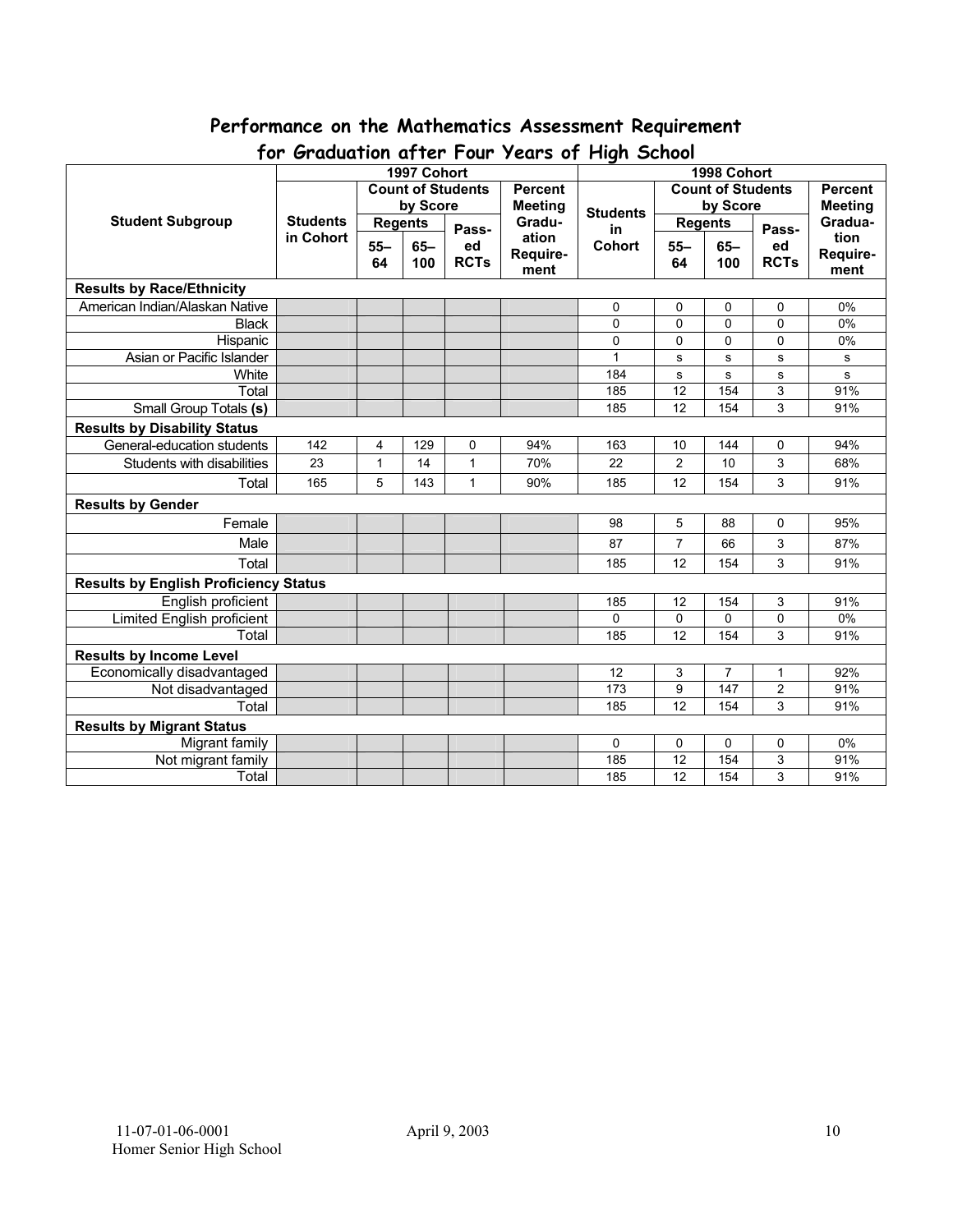## **Graduation Rates for the 1998 Cohort**

 Students were counted as graduates if they earned a local diploma with or without a Regents endorsement no later than June 2002. Additional students may have earned diplomas in August 2002. For the purpose of calculating graduation rate, students who transferred to GED programs were included in the count of students in the cohort. These students were not counted as cohort members for other purposes. Therefore, the count in the table below may be higher than the count of cohort members shown on previous pages.

| <b>Student Subgroup</b>                      | <b>Graduation Rate Cohort</b> | <b>Graduation Rate</b> |  |  |  |  |  |  |  |
|----------------------------------------------|-------------------------------|------------------------|--|--|--|--|--|--|--|
| <b>Results by Race/Ethnicity</b>             |                               |                        |  |  |  |  |  |  |  |
| American Indian/Alaskan Native               | 0                             | 0%                     |  |  |  |  |  |  |  |
| <b>Black</b>                                 | $\mathbf 0$                   | 0%                     |  |  |  |  |  |  |  |
| Hispanic                                     | 0                             | 0%                     |  |  |  |  |  |  |  |
| Asian or Pacific Islander                    | 1                             | s                      |  |  |  |  |  |  |  |
| White                                        | 184                           | s                      |  |  |  |  |  |  |  |
| Total                                        | 185                           | 90%                    |  |  |  |  |  |  |  |
| Small Group Totals (s)                       | 185                           | 90%                    |  |  |  |  |  |  |  |
| <b>Results by Disability Status</b>          |                               |                        |  |  |  |  |  |  |  |
| General-education students                   | 163                           | 93%                    |  |  |  |  |  |  |  |
| Students with disabilities                   | 22                            | 68%                    |  |  |  |  |  |  |  |
| Total                                        | 185                           | 90%                    |  |  |  |  |  |  |  |
| <b>Results by Gender</b>                     |                               |                        |  |  |  |  |  |  |  |
| Female                                       | 98                            | 94%                    |  |  |  |  |  |  |  |
| Male                                         | 87                            | 85%                    |  |  |  |  |  |  |  |
| Total                                        | 185                           | 90%                    |  |  |  |  |  |  |  |
| <b>Results by English Proficiency Status</b> |                               |                        |  |  |  |  |  |  |  |
| English proficient                           | 185                           | 90%                    |  |  |  |  |  |  |  |
| Limited English proficient                   | $\Omega$                      | 0%                     |  |  |  |  |  |  |  |
| Total                                        | 185                           | 90%                    |  |  |  |  |  |  |  |
| <b>Results by Income Level</b>               |                               |                        |  |  |  |  |  |  |  |
| Economically disadvantaged                   | 12                            | 92%                    |  |  |  |  |  |  |  |
| Not disadvantaged                            | 173                           | 90%                    |  |  |  |  |  |  |  |
| Total                                        | 185                           | 90%                    |  |  |  |  |  |  |  |
| <b>Results by Migrant Status</b>             |                               |                        |  |  |  |  |  |  |  |
| Migrant family                               | 0                             | 0%                     |  |  |  |  |  |  |  |
| Not migrant family                           | 185                           | 90%                    |  |  |  |  |  |  |  |
| Total                                        | 185                           | 90%                    |  |  |  |  |  |  |  |